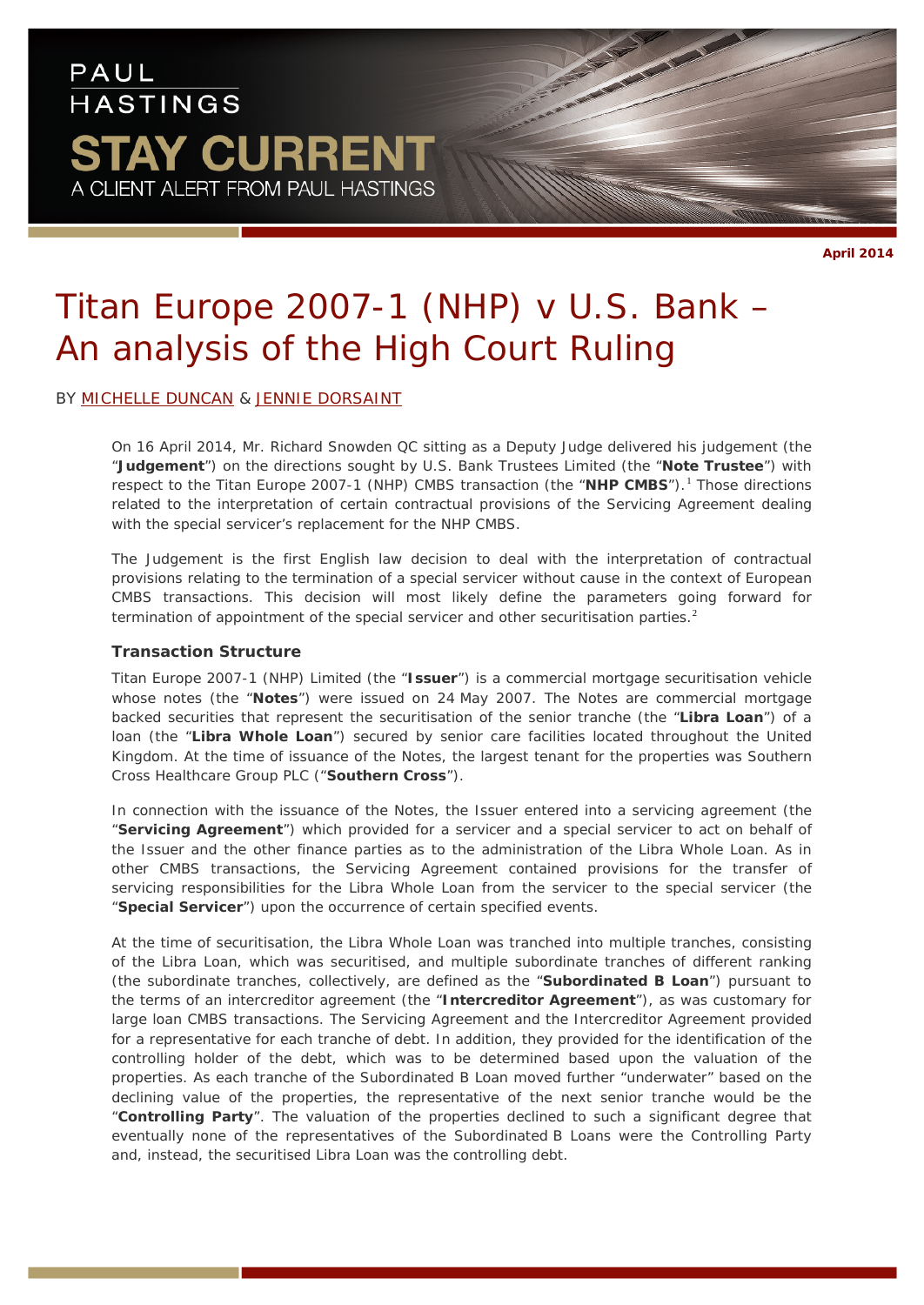The Servicing Agreement provided for certain rights of the Controlling Party, including the rights to receive information, be consulted by the servicers and to give its approval in relation to certain matters in relation to the servicing and special servicing of the Libra Whole Loan. In addition, the Controlling Party was given the right to issue a notice of termination without cause in relation to the appointment of the Special Servicer.

Another feature of the NHP CMBS, which was unusual for a European CMBS, but not unique, was that it provided for a liquidity platform for the CMBS by means of "advancing" rather than the standard liquidity facility format. This structure involved an Advance Provider and a Backup Advance Provider. The Advance Provider was the entity that was obliged to provide a line of credit that was available for drawdown, subject to certain conditions being met, to provide funds to the Issuer to meet its payment obligations on the Notes as well as other circumstances. In the event that the Advance Provider failed to provide such advance, the Backup Advance Provider was obligated to make such advance. One of the primary conditions for when an advance could be made was that such advance must be "recoverable" from amounts the Issuer was entitled to receive with regard to the Libra Loan. The Advance Provider and the Backup Advance Provider relied solely on the Special Servicer's determination as to the recoverability of an advance.

### **Background**

The Libra Whole Loan matured in January 2009 without any immediate prospects for repayment. The borrower and Capita Asset Services (UK) Limited (the "**Special Servicer**") attempted to consider and negotiate various proposals for a restructuring and during such period, the borrower negotiated a standstill. Unfortunately, the Special Servicer and the various creditors could not come to an agreement on the restructuring of the debt.

In June 2011, following the deterioration in its trading between 2009 and 2011, Southern Cross announced a restructuring to transfer its operations to other operators. During the summer of 2011, the directors of the obligors under the Libra Whole Loan, supported by the Special Servicer, took steps to protect their interest in properties and the operations of Southern Cross. Those actions included the diversion of cash flow, which would otherwise be applied to repay the Libra Whole Loan, to be retained by the obligors for working capital purposes to ensure the transition and continued operation of the properties. This led to the formation of a new company, HC-One Limited on 1 November 2011, which now has direct control of the operations of 239 NHP care homes under new management. Southern Cross thereafter proceeded to a solvent wind down of its operations. All of this was accomplished without the need for the modification of any CMBS transaction documents. The entire situation was quite novel and unusual for a CMBS transaction, but it was a testament as to the flexibility of CMBS transactions to manage distressed scenarios.

In November 2013, after allowing for a significant period for stabilisation in the operation of the properties, the Special Servicer announced that it had commenced a sales process for the borrower group.

Further, the Special Servicer disclosed an updated valuation of the underlying properties of the Libra Whole Loan which demonstrated that the value of the properties had declined to less than 40% of their original valuation. This would mean that the value of the properties had declined so significantly, that there was not likely sufficient value to cover any Class of Notes below Class A.

The facts which gave rise to the issues addressed by the Judgement related to a notice issued to the Note Trustee by Anchorage Illiquid Opportunities Offshore Master III, L.P. ("**Anchorage**"), which was the presumed controlling class representative (being the representative of the most junior class of Notes) that was sent shortly after the announcements made by the Special Servicer. In that notice, Anchorage took action to terminate the appointment of the Special Servicer and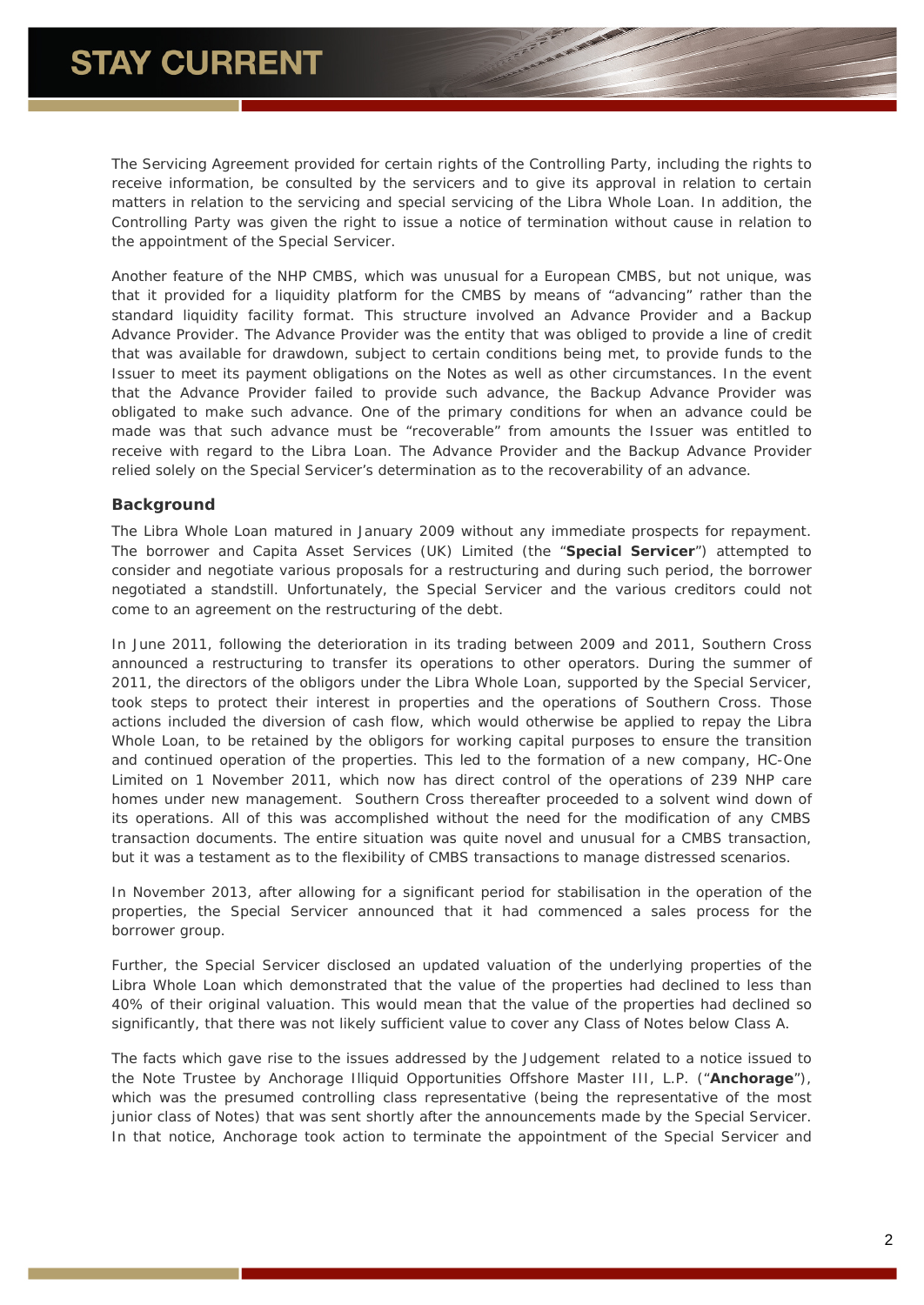requested that the Note Trustee issue a conditional notice of termination to the Special Servicer, such notice to become effective following satisfaction of all applicable "conditions precedent".

Following the notice of termination issued by Anchorage, a group of class A Noteholders wrote to the Note Trustee expressing their opposition to the conditional termination of the appointment of the Special Servicer. The group was concerned that the "conditions" for termination could not be satisfied and that the effect of such a "conditional termination" would only be to "chill" the sales process that the Special Servicer was trying to complete. Further, they did not want a class of Notes that was currently "out of the money" to manipulate the procedure for termination of the Special Servicer in a manner designed to delay or prevent the sale of the properties or the borrower group.

Faced with a notice from the representative of the most junior class of Notes conflicting with the instructions given by a group of Class A Noteholders, the Note Trustee sought the Court's directions and guidance as to how it should approach the exercise of any discretion that it might have in dealing with an instruction from the Controlling Class Representative to terminate the appointment of the Special Servicer pursuant to the terms of the Servicing Agreement.

#### **The Issues and Arguments of the Parties**

The Note Trustee submitted various issues for consideration by the Court in relation to the interpretation of the contractual provisions dealing with the termination without cause of the Special Servicer. These issues included:

- the requirements to obtain rating confirmation, in particular when:
	- Fitch has declined to provide such confirmation and has issued published guidance on this point; and
	- Moody's has declined to provide any confirmation in writing, but has provided verbal feedback with respect to their rating concerns;
- any discretions of the Issuer or the Note Trustee in approving the actual successor special servicer, particularly given the language in the Servicing Agreement that requires that the successor is "approved" by the Issuer and the Note Trustee;
- the applicable mechanics to the termination of the appointment of the Special Servicer, in particular, the rights or discretions of the Note Trustee to issue a "conditional" notice of termination; and
- the requirement to replace the Advance Provider as a precondition to the termination of the appointment of the Special Servicer.

As a result of the issues at hand dealing directly with the conflicting interests of the most junior Class of Notes and the most senior Class of Notes, one of the Class A noteholders (the "**Class A Noteholder Defendant**") joined the proceedings as the Third Defendant on the agreement that, for commercial reasons, it is not to be identified by its name.

An additional query was submitted on behalf of the Class A Noteholder Defendant for consideration by the Court. This query dealt with the actual identity of the Controlling Party and whether or not the reference in the Servicing Agreement to the Controlling Party should be interpreted to mean the Issuer, rather than the holders of the Class E Notes.

In order to address the issue relating to the replacement of the Advance Provider, the Backup Advance Provider joined the proceedings as the Fourth Defendant.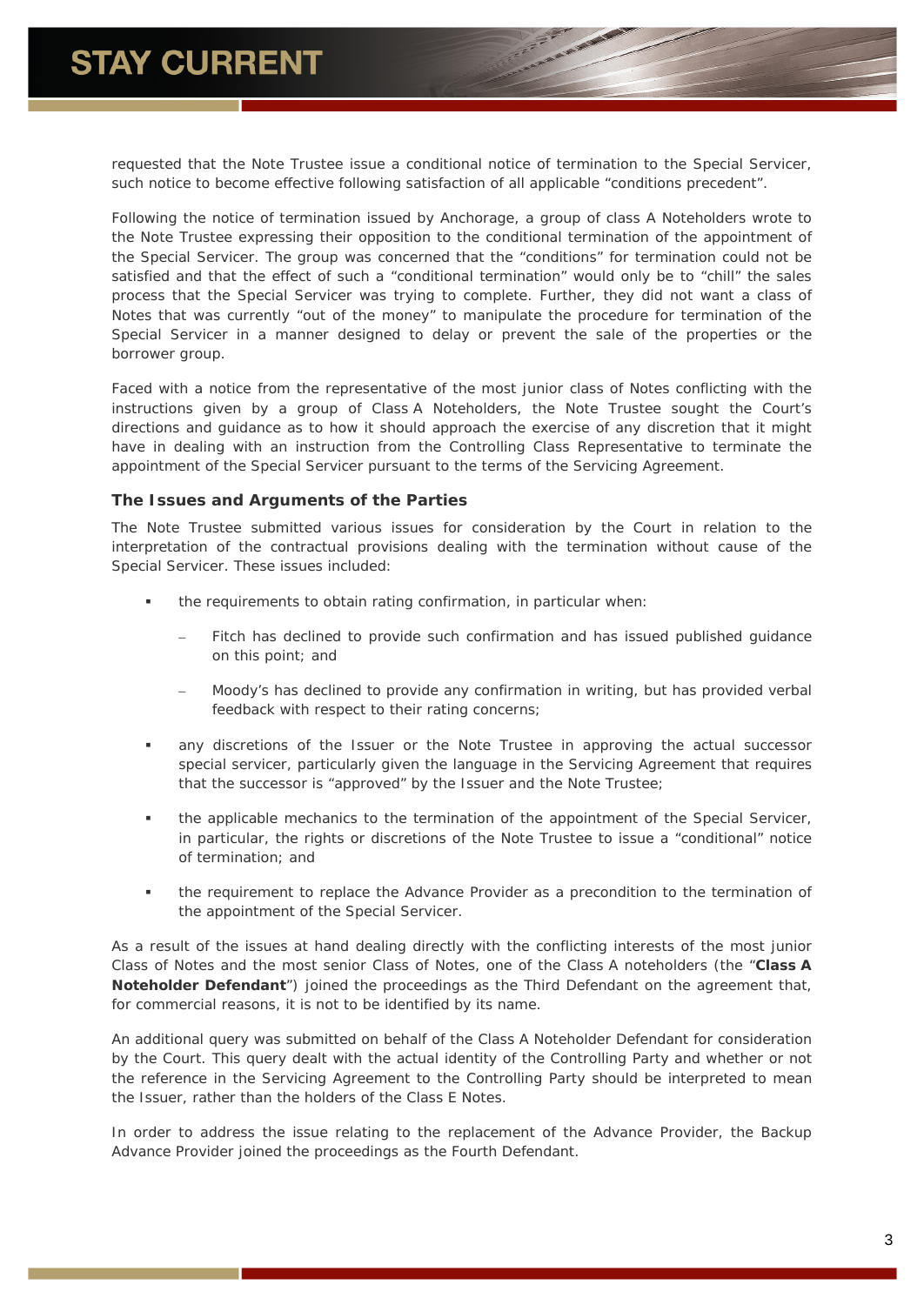In summary, the arguments put forward on behalf of Anchorage, the Class A Noteholder Defendant and the Backup Advance Provider were as follows:

#### *On behalf of Anchorage:*

- the Class E Notes are the Controlling Party on the basis of the disclosure of the Offering Circular which should serve as contractual purpose; it would be commercially absurd if the Controlling Party were to be the Issuer on the basis that the parties must have intended to give a meaningful role to the Controlling Class Representative;
- a rating confirmation from Fitch was not required since Fitch has confirmed in its press releases that it would not provide rating confirmation in relation to the servicers' replacement;
- a rating confirmation from Moody's had to be delivered in writing pursuant to the relevant provisions of the Servicing Agreement;
- notwithstanding the literal wording in the conditions precedent in the Servicing Agreement for a change in the Special Servicer, the Note Trustee did not have a general discretion to approve or refuse to approve the successor special servicer appointed by the Controlling Party; and
- it would make no commercial sense if the termination of the appointment of the Special Servicer were to be dependent on the replacement of the Advance Provider.

#### *On behalf of the Class A Noteholder Defendant:*

- the Servicing Agreement and the Intercreditor Agreement clearly state that the Controlling Party is the Issuer;
- a rating confirmation from each of Fitch and Moody's is required as a precondition to the termination of the Special Servicer;
- the confirmation from Moody's is not required to be in writing; and
- the Note Trustee has a general discretion to approve or refuse to approve the successor special servicer appointed by the Controlling Party.

#### *On behalf of the Backup Advance Provider:*

 it is clear from the terms of the Servicing Agreement that the termination of the appointment of the Special Servicer is conditional upon the Advance Provider being replaced; this is because the Advance Provider is in a position of commercial vulnerability vis-a-vis the Special Servicer by reason of the role of the Special Servicer being entitled to require that an advance is made by the Advance Provider.

#### **Law on Interpretation of Documents**

Much of the Judgement covers the proper construction of the relevant documents. In this regard, the Judgement provides a very helpful and clear framework for construction of documents and interpretation of provisions.

The Judge referred to well-known authorities on interpretation of commercial document in order to rely on the ordinary meaning of the words of the Servicing Agreement. From them, he summarised the following: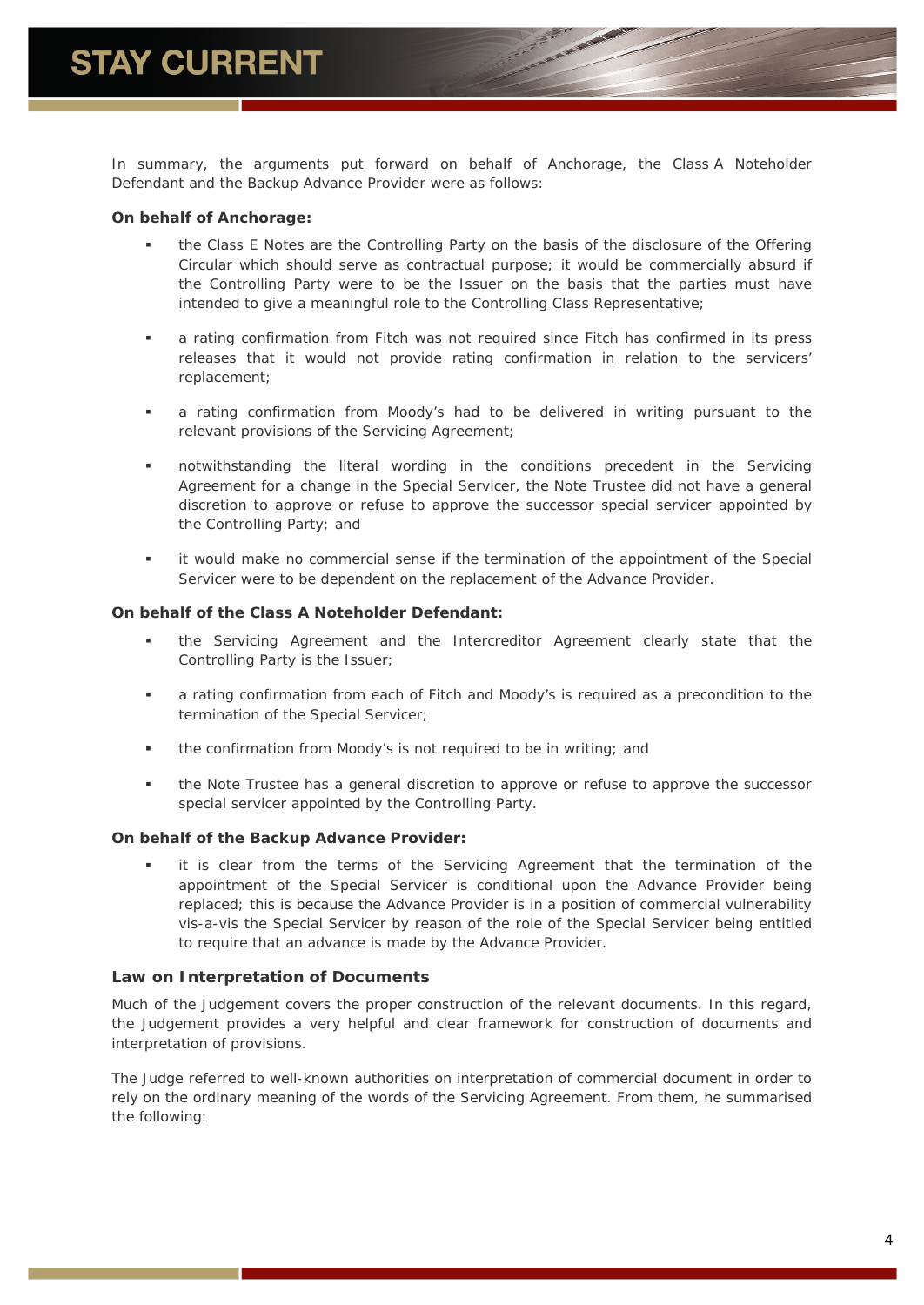"i) The interpretation of a contract is an objective exercise in which the court's task is to ascertain the meaning that the document would convey to a reasonable person having all the background knowledge which would reasonably have been available to the parties in the situation in which they were at the time of the contract.

This exercise of interpretation was described by Lord Clarke in Rainy Sky [SA v Kookmin Bank [2011] 1 WLR 2900] as a "unitary" process. The starting point of that process must be the ordinary, natural and grammatical sense of the language used by the parties. The court should not, however, confine itself to a consideration of such language in isolation, but should carry out an iterative process, checking each of the rival meanings of the provision in question against the other provisions of the document and its overall scheme, and investigating their commercial consequences.

iii) If as a consequence of this exercise the court concludes that the language used is unambiguous, then the court must apply it, even though some other result might be thought more commercially reasonable, and even if it gives a result that is commercially disadvantageous to one of the parties. The court's function is to interpret the contract, not to rewrite it.

iv) In cases where the language used is ambiguous, in the sense that it is capable of bearing more than one ordinary and natural meaning, the court is entitled to prefer the interpretation that is most consistent with business common sense having regard to the commercial purpose of the transaction.

v) There may be cases where, even though the language used is unambiguous, it is clear that something must have gone wrong, because the resultant meaning is one that would require the court to attribute to the parties an intention that they plainly could not have had. In such a case, if it is clear both that a mistake has been made in the language used and what a reasonable person would have understood the parties to have meant, the contractual provision must be interpreted in accordance with that meaning."

# **The Identity of the Controlling Party**

The first issue addressed by the Court was in relation to the identity of the Controlling Party and arose as a result of the discrepancy in the definition of "Controlling Party" in the Servicing Agreement which made reference to the Controlling Party being "the Representative for the A Loan" and the definition of "Controlling Party" in the Offering Circular which made reference to the Controlling Party being the "Controlling Class Representative", which would be the entity appointed by the Class E Notes.

In addressing this first issue, the Judge relied on the basic principal of interpretation of contract, in particular, the principle that if "*the language used is unambiguous, then the court must apply it, even though some other result might be thought more commercially reasonable, and even if it gives a result that is commercially disadvantage to one party*." The Judge submitted a detailed analysis of the provisions of the Servicing Agreement, the Intercreditor Agreement and the Master Definitions Schedule, which analysis supported that there was no apparent mistake in the contractual documents and that a reference to the Controlling Party being the Representative for the A Loan was a reference to the Issuer being the Controlling Party.

The key analysis of the Judge was based on the fact that the Offering Circular is not a contractual agreement and that if the underlying contractual documents do not accord with the disclosure of the Offering Circular, the ordinary meaning of the contractual documents must take precedent over the disclosure in the Offering Circular. This is particularly consistent with the disclosure in the Offering Circular which stated that "*The obligations of the parties to the transactions contemplated herein are set forth in and will be governed by certain documents herein, and all of the statements and information contained herein are qualified in their entirety by reference to such documents*."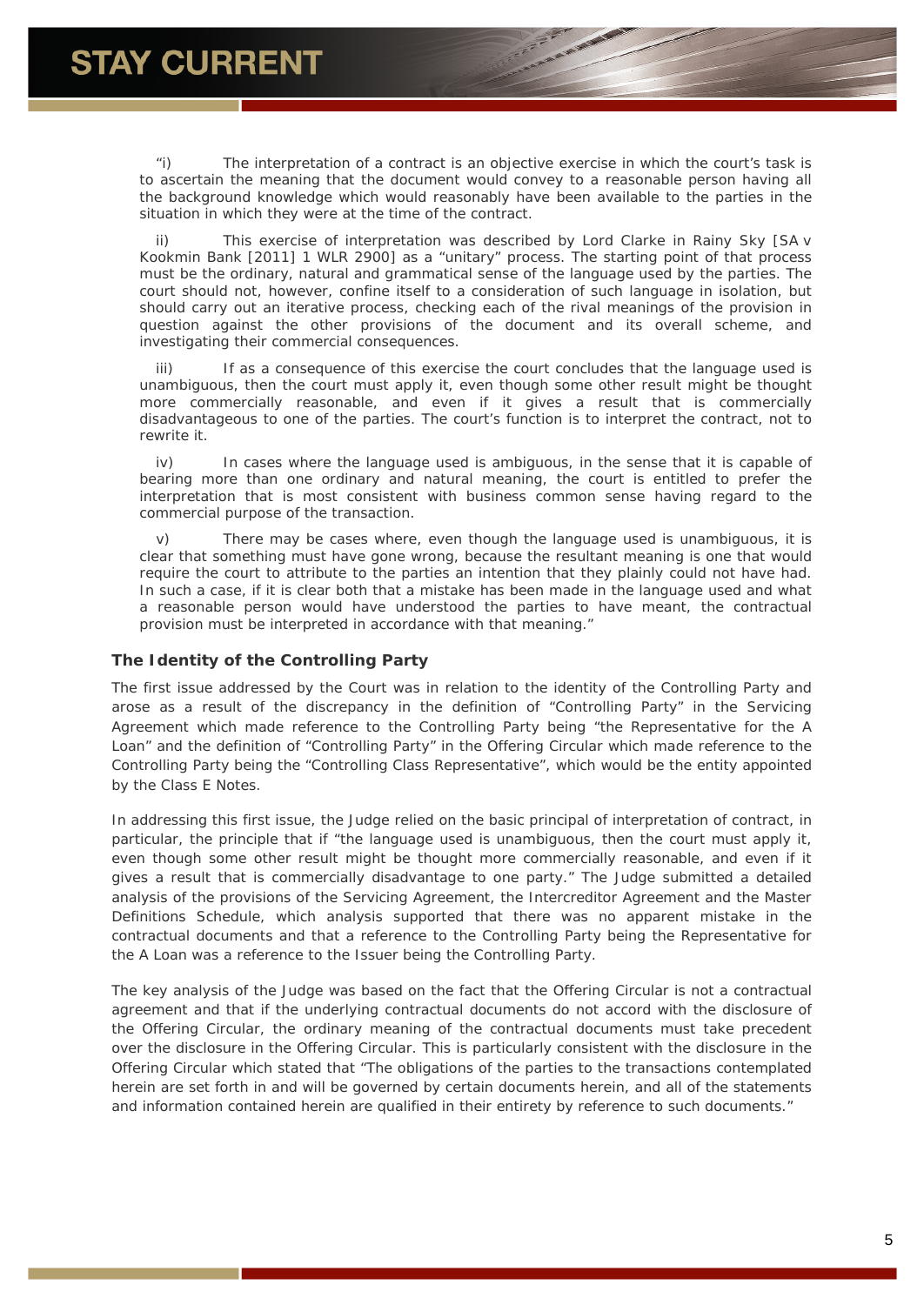The Judge highlighted that although the Offering Circular "*is undoubtedly an important part of the relevant matrix against which the Servicing Agreement must be construed*", the Offering Circular is not a contractual document and that the relevant disclaimer in the Offering Circular minimised any force that the Offering Circular may have as an aid to construct the Servicing Agreement.

The Judge further noted that the result of having the Issuer as the Controlling Party is not a conclusion that is commercially absurd nor is it, as per the arguments presented on behalf of Anchorage, a mistake in the drafting of the Servicing Agreement.

On this first issue, the Judge's conclusions were that since the reference to the Controlling Party being the Representative of the A Loan in the Servicing Agreement was unambiguous and further, consistent with the provisions of the Intercreditor Agreement and the Master Definitions Schedule, the Controlling Party is not the Controlling Class Representative but is the Issuer or, as a result of the security assignment pursuant to the Deed of Charge, the Note Trustee.

The Judge concluded on this first issue by noting that the role of the Controlling Party moved up the tranches of the Subordinated B Loan as those tranches fell successively underwater. However, he noted that Anchorage presented no arguments to support an interpretation that once the value broke in the Libra Loan, the Controlling Party should be and remain the most junior class of Notes, irrespective of which class of Notes might be most directly affected by the decision of the Special Servicer. This analysis of the Judge is consistent with the position recently adopted by the CREFC CMBS 2.0 principles which support the Controlling Class being the most junior class of Notes that remains still "in the money".

# **Rating Agency Confirmation**

The Judgement dealt with the well-known issue relating to the issuance of rating agency confirmations, in particular in the context where certain Rating Agencies decline to provide such rating confirmation.

The Judge referred to the Fitch press releases which stated that Fitch will not provide rating agency confirmation in relation to a special servicer's replacement. As the requirement to obtain a rating confirmation from Fitch is common in many of the securitisations arranged between 2005 and 2007, this issue of the Fitch rating confirmation has been the centre of many discussions relating to special servicer replacements.

The Judge relied on a provision in the Servicing Agreement which provided that if the Servicing Agreement requires the Servicer or Special Servicer to obtain a rating agency confirmation, and a Rating Agency declined to issue such confirmation, then the provision should be read and construed as though such confirmation is not required and the Servicer or Special Servicer may proceed with the matter in question without obtaining such rating confirmation. It should be noted that while such a provision is recommended by the CREFC CMBS 2.0 principles, this provision was not commonplace in European CMBS transactions before 2011.

The Judge relied on this provision in that it gave a clear indication of the commercial intention of the parties in the event that a Rating Agency stopped issuing rating confirmations. The Judge noted that it would not make any commercial sense for the parties to have agreed that the Servicer or Special Servicer could no longer be terminated (nor even terminate their respective appointment) if one Rating Agency declined to provide a confirmation in circumstances where the other two Rating Agencies were willing to give such confirmation.

In relation to the rating confirmation from Moody's, the Judge concluded that even if there is no specific reference to a rating confirmation to be provided in writing by Moody's in the Servicing Agreement and the Master Definitions Schedule, there is a clear requirement under the Servicing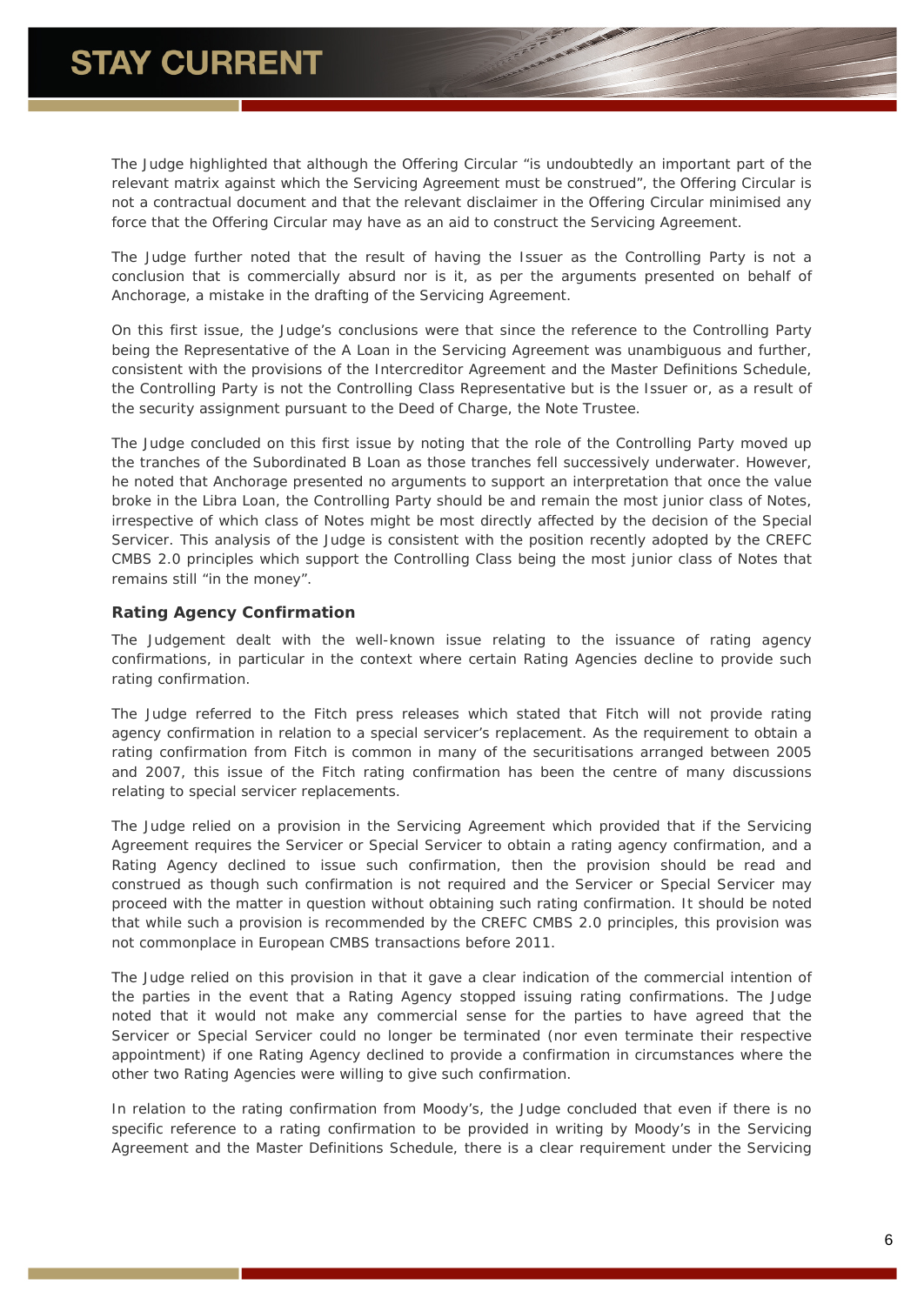Agreement for each Rating Agency to be notified and, provided that it has not declined to provide a rating confirmation, provide the required confirmation whether verbally or in writing.

#### **Approval of the Successor Special Servicer**

In connection with the issue relating to the approval of the successor special servicer by the Issuer and the Note Trustee, the Judge discussed the exercise of the Note Trustee's discretion to approve the successor special servicer. In particular, the Judgement considered whether the Note Trustee has the ability to exercise any discretion when taking into account the proposed successor's experience in servicing mortgages on similar terms to the Servicing Agreement, and other considerations such as the commercial interest of the Noteholders.

The actual wording of the Servicing Agreement provided as follows:

"No termination of the Servicer's or the Special Servicer's appointment under Clauses 22.1 (Servicer Events of Default), 22.2 (Termination by the Controlling Party) or 22.4 (Voluntary Termination) shall take effect unless:

. . . .

(c) . . . [the] successor Servicer or Special Servicer, as applicable, has experience in servicing mortgages of commercial property on similar terms to that required under this Agreement **and is approved by the Issuer and the Note Trustee** (such approval in each case not to be unreasonably withheld)."

The Judge concluded that the Servicing Agreement provided for two separate requirements that must be satisfied before the termination of the appointment of the Special Servicer can take effect, in that the successor special servicer must have the relevant experience and separately the Issuer and the Note Trustee must approve the successor. Therefore, the Issuer and the Note Trustee can decide to withhold approval on the grounds that, even if the successor special servicer is suitably experienced, it is, for example, incompetent or insolvent or in regulatory difficulties.

Rather than providing a list of grounds for consideration by the Note Trustee and the Issuer, the Judge noted that the Issuer or the Note Trustee might take into account in the exercise of their discretion, the provisions in the Note Trust Deed or the other transaction documents that provide that, in the event of any conflict of interest, the interests of the more senior Notes will always prevail over the interest of any more subordinate class of Notes.

It should be noted here that the provision above is a standard provision contained in many servicing agreements for CMBS transactions.

#### **Replacement of the Advance Provider**

A further condition to the termination of the Special Servicer under the Servicing Agreement was that the Advance Provider be replaced with a suitable replacement subject to and in accordance with the terms of the Servicing Agreement.

The Judge concluded that the appointment of the Special Servicer cannot be effectively terminated unless the Advance Provider is replaced at the same time. The background to the commercial intention behind this clause was considered relevant as the Special Servicer and Advance Provider were all originally in the same group of companies and the Advance Provider's obligation to make an advance is solely dependent on the Special Servicer's determination of recoverability of such advance.

The Judge further concluded this issue by holding that as the request for the requirement for the replacement of the Advance Provider is inserted for the benefit of the Advance Provider, there are grounds for suggesting that the condition could be waived by the Advance Provider if it was willing